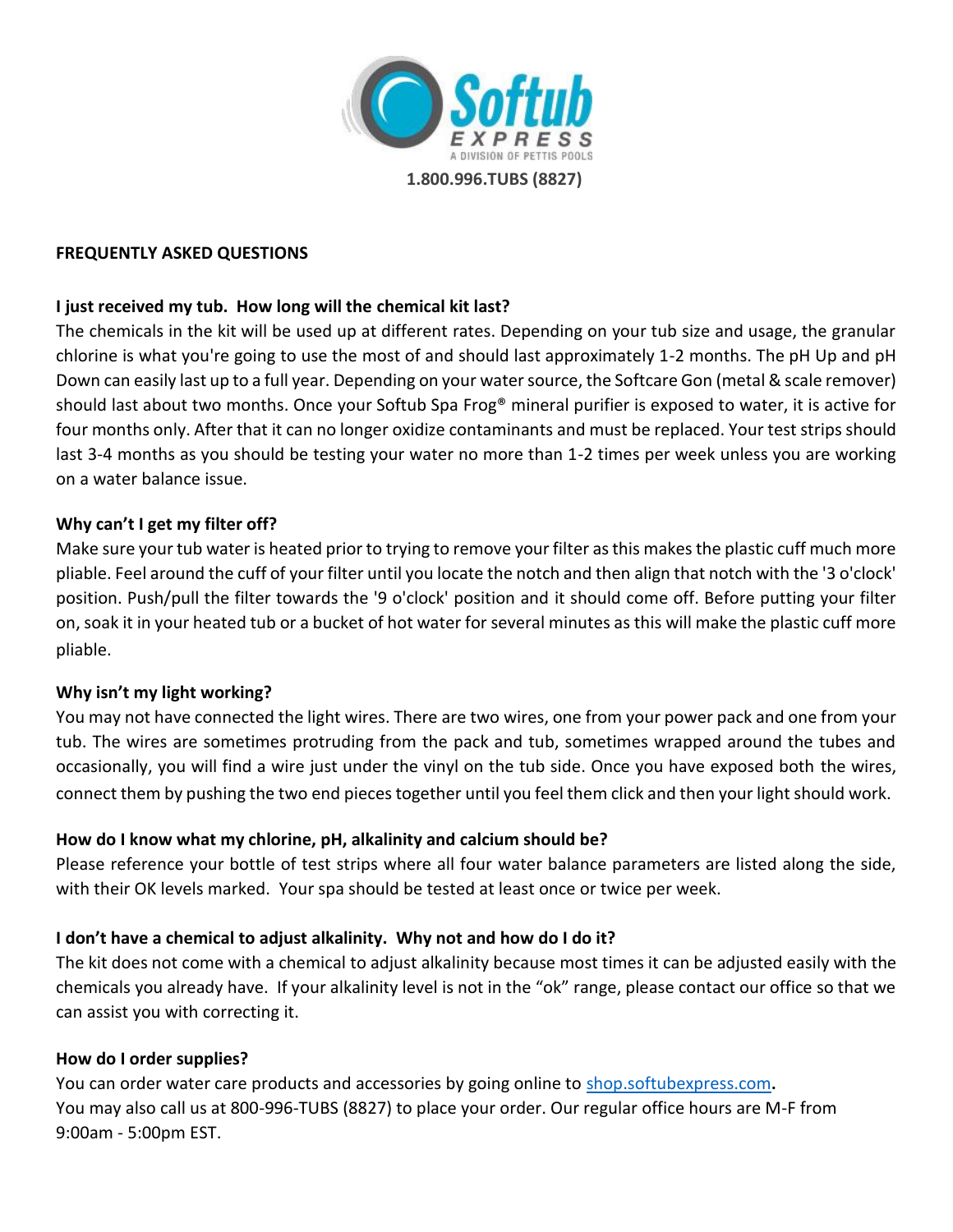# **I can't seem to maintain a chlorine level in my tub. What's wrong?**

Chlorine dissipates rapidly, so it's important to add it after each use or on a daily basis. Also, it may be time to replace your Spa Frog. They need to be replaced every four months and if yours is older than that, it's no longer active and is leaving just the chlorine to kill all the bacteria in the spa. Since people are the primary source of new bacteria introduction, it is advisable to add chlorine just after getting out. If you are adding the recommended amount of chlorine but you are still not able to get a residual reading, it is time to superchlorinate your tub by adding double the recommended dosage. Continue to add this doubled amount daily until you are able to maintain a reading above 1.0ppm. It is also possible that if you have not changed your water within the last 4-6 months, that the water in your tub is saturated with the "used up" chemicals and cannot "take in" or process anymore chlorine. If this is the case, you'll need to drain and refill your tub.

# **Why is my water cloudy and how do I fix it?**

Water can be cloudy for several different reasons. Have you recently checked the water's chlorine, pH and alkalinity levels to be sure these are balanced? If not then please do that first. Most often this problem can be solved by adding chlorine and keeping the pH properly balanced. Also, when was the last time you cleaned or changed your filter? To ensure proper filtration you need to rinse your filter monthly or after particularly heavy use, chemically clean your filter every other month, and replace your filter yearly. We recommend that you clean your filter with BaquaSpa Filter Cleaner because it does a great job of dissolving body oils off the filter cartridge.

Water that is 4-6 months old may be saturated in which case none of the above will help. If the above fixes do not clear the water and the water is 4-6 months old or the spa was recently used heavily, we recommend changing the water and cleaning the filter.

# **My liner is slippery and slimy. What is the problem?**

This is a simple case of unsanitary water due to not enough chlorine being added. When the chlorine level drops below 1.0ppm, bacteria can grow rapidly in the spa. To resolve this please take an old washcloth or similar, gently rub the sidewalls and bottom of your tub, and then super-chlorinate by doubling your normal recommended dosage of granular chlorine. There is no need to drain the spa and start over unless you really want to. Maintain your chlorine levels on a daily basis and remember that the more you use your spa the more chlorine you will need.

# **Why is my water surface foamy?**

Foamy or sudsy water can be caused by a few different things. Your calcium hardness level may be too low, the pH may be too high, or people may have been using the spa with swimsuits on that contain residual laundry detergent. It's even possible to have foamy water because of a dirty filter. Check the calcium and pH, clean the filter and rinse all swimsuits in plain water (chlorine will kill any bacteria on swimsuits). If the foam persists, you can purchase a product called Defoamer.

# **How do I clean mold/mildew off my liner?**

Mold and mildew can appear on your liner if your tub is not properly sanitized. It can also appear if you've drained your tub and left it completely covered for an extended period of time, as it's nearly impossible to get 100% of the water out of all the lines so moisture will be present. We always recommend placing folded towels under each side of your lid so it is propped up to allow for air flow, or leaving it partially uncovered. Use a Tub Scrubber or a Teflon safe scrubbie and a super diluted bleach solution (1 part bleach to 5 parts water) to clean your liner. Unfortunately, mold and mildew can cause permanent staining. The best prevention is keeping your tub properly sanitized or stored properly.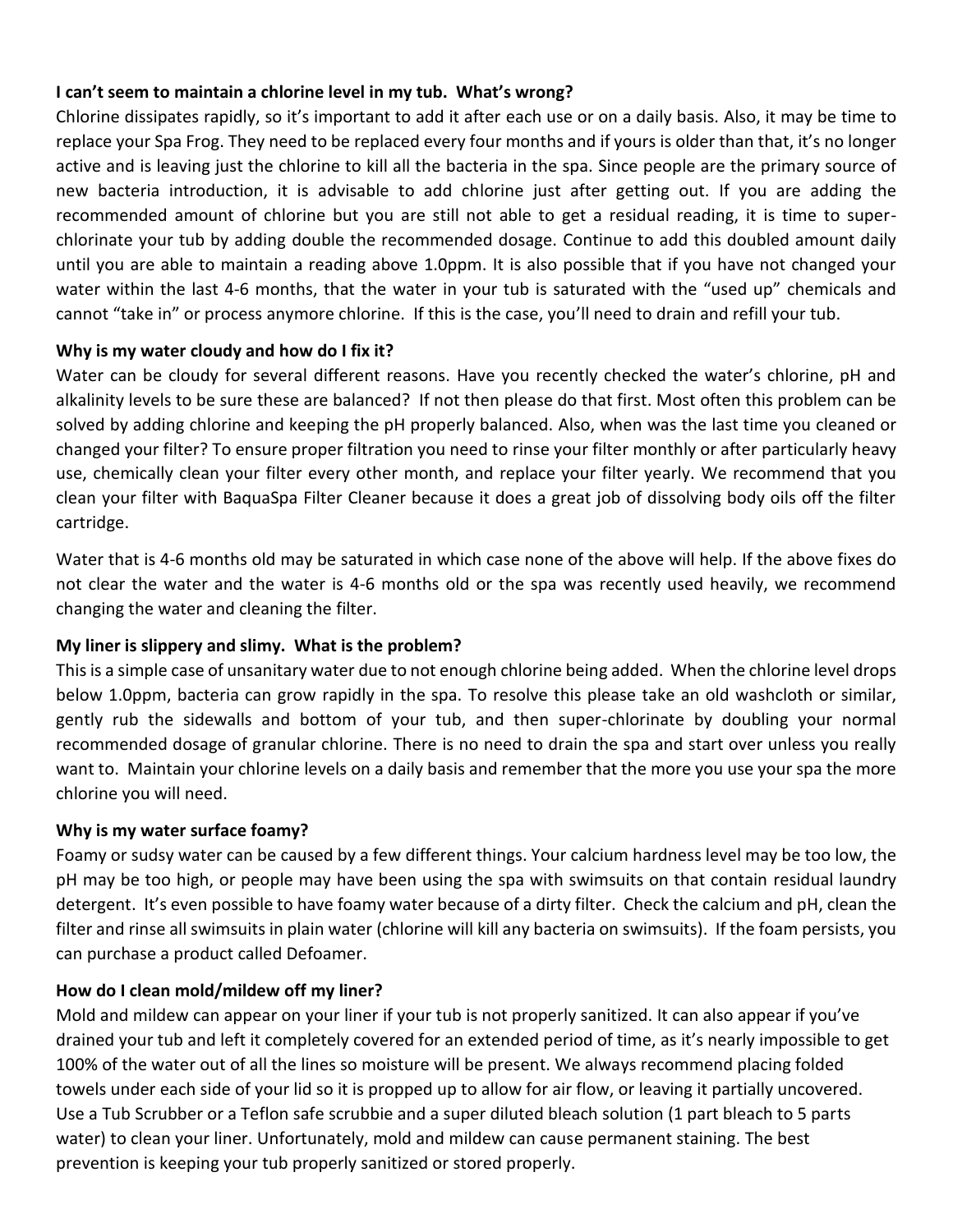#### **How do I clean mold/mildew on my lid?**

Mold and mildew can grow on the underside of your lid when water becomes trapped in the cracks. Take your lid off your tub prior to treating it. You can use a diluted bleach solution (1 part bleach to 5 parts water) or Clorox Clean Up on the underside of your lid. **DO NOT** use Clorox Clean Up on your liner or on the exterior portion of your tub or lid as it can cause discoloration in these areas. The best mold/mildew prevention is allowing the lid to dry out once every couple of months.

#### **There is a ring at/above my water line. What is it and how do I get rid of it?**

There are a few reasons that this can happen. First, there could be a build-up of body oils, lotions or detergents. You can use BaquaSpa Surface Cleaner and a Tub Scrubber to clean it. If this is a re-occurring problem for you, make sure that you are rinsing off prior to using the tub to remove any lotions, soaps, deodorants or perfumes. You should also rinse bathing suits rather than washing them (chlorine will kill any bacteria on bathing suits). You may want to consider using a scum sponge in your tub as well. Second, bacteria build up can also cause a ring around your tub. You can clean it using the above method and you'll want to be sure that you are properly sanitizing your tub. If the ring is sticky, you may need to use SwirlAway to clean out your plumbing. SwirlAway is added to the tub prior to draining and re-filling, and we recommend using SwirlAway at least once a year. Third, it is possible that the sticky ring is being caused by one or more of the gaskets in your tub breaking down, which is usually normal wear and tear but may also signify a serious chemical imbalance. If that is the case, they will need to be replaced the next time you empty your tub. Please contact our office for assistance with this.

# **I have developed itchy red bumps after being in my Softub. What is it and what do I do?**

Don't panic. This is a fairly common occurrence among all spa owners and is most likely folliculitis, an infection of the hair follicle caused by unsanitary water. Folliculitis usually appears as small, white-headed pimples around one or more hair follicles — the tiny pockets from which each hair grows. Most infections are superficial, and they may itch, but on occasion they're painful. Superficial folliculitis often clears by itself in a few days, but deep or recurring folliculitis may need medical treatment. We would recommend that you see your family doctor to be safe. Each person reacts differently to being exposed to higher than normal levels of bacteria, so it's possible for one person to come down with folliculitis while another person using the tub at the exact same time is fine.

Regardless of this, your tub has too much bacteria in it and you will want to super-chlorinate your tub by adding double the recommended dosage. Continue to add this doubled amount daily until you are able to maintain a reading above 1.0ppm. We also advise removing and cleaning your filter. If it has been more than 4 months since you changed your water, it might be best to drain and refill your tub.

# **What should I do if I'm going away for 1-2 weeks?**

Before you leave: Dissolve the recommended amount of granular chlorine in hot water then add the resulting slurry to your tub.

- 4 tbsp for a 300
- 3 tbsp for a 220
- 2 tbsp for a 140

When you return: Dissolve the same amount listed above of granular chlorine in hot water then add the slurry to your tub. Wait until the next day to test the chlorine level (it can take a little bit to level out). If the walls feel slimy, please wipe down the walls and floor with an old washcloth or similar before adding chlorine.

Make sure you leave the lid open/off for 30 minutes after adding the chlorine!